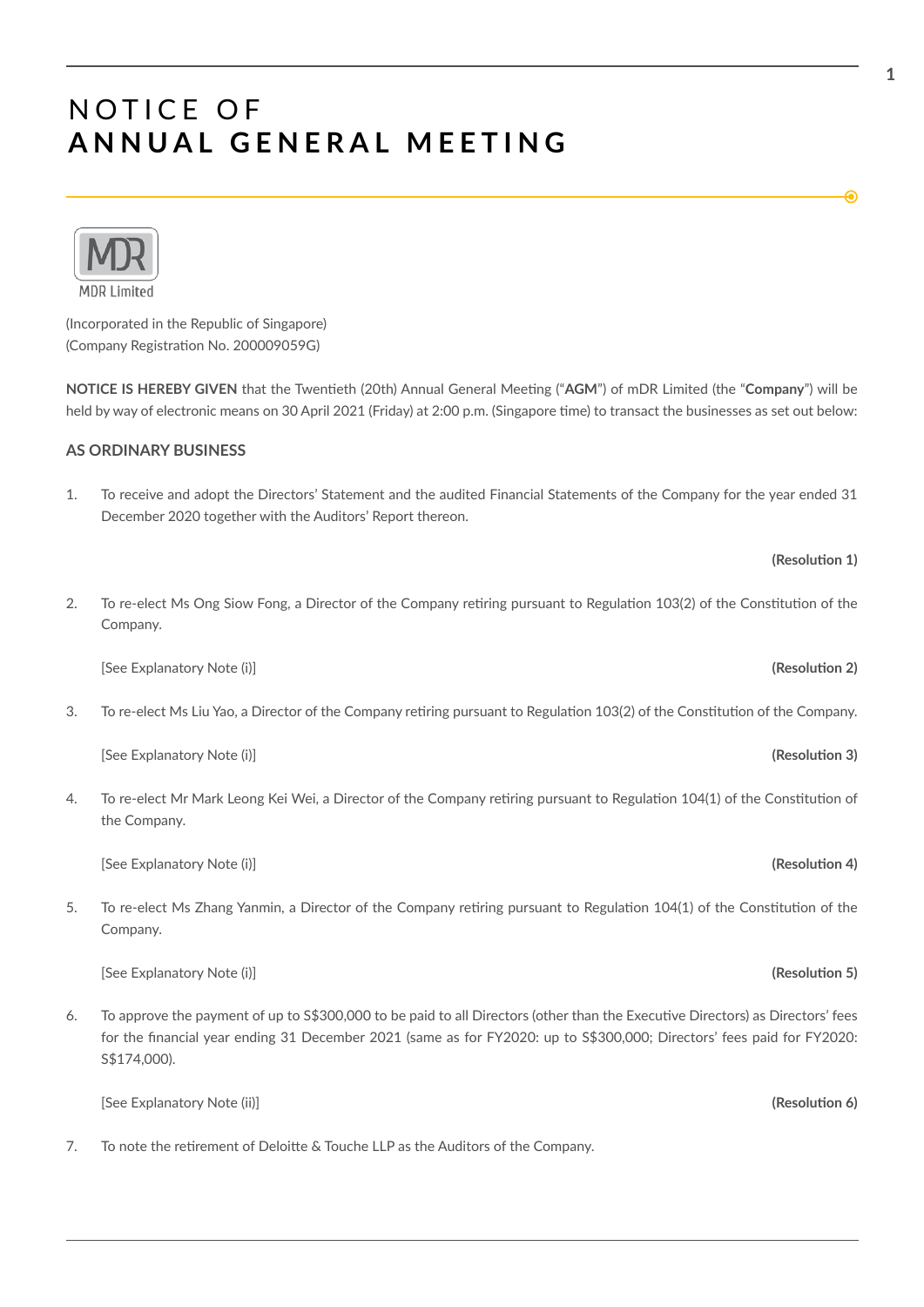### **AS SPECIAL BUSINESS**

To consider and if thought fit, to pass the following resolutions as Ordinary Resolutions, with or without any modifications:

#### 8. **Authority to issue ordinary shares**

"That pursuant to Secton 161 of the Companies Act (Chapter 50) of Singapore (the "**Companies Act**") and the Listng Manual of the Singapore Exchange Securites Trading Limited ("**SGX-ST**"), authority be and is hereby given to the Directors of the Company to:

€

- (a) (i) issue ordinary shares in the capital of the Company ("**Shares**") whether by way of rights, bonus or otherwise; and/ or
	- (ii) make or grant offers, agreements or options (collectively, "Instruments") that might or would require Shares to be issued, including but not limited to the creaton and issue of (as well as adjustments to) warrants, debentures or other instruments convertble into Shares,

at any time and upon such terms and conditions and for such purposes and to such persons as the Directors of the Company may in their absolute discretion deem fit; and

(b) issue Shares in pursuance of any Instrument made or granted by the Directors while this Resoluton was in force, notwithstanding that the authority conferred by this Resoluton may have ceased to be in force,

#### provided that:

- (1) the aggregate number of Shares to be issued pursuant to this Resoluton (including Shares to be issued in pursuance of Instruments made or granted pursuant to this Resolution) does not exceed fifty per cent (50%) of the total number of issued Shares, excluding treasury shares and subsidiary holdings (as calculated in accordance with paragraph (2) below), of which the aggregate number of Shares to be issued other than on a *pro rata* basis to shareholders of the Company (including Shares to be issued in pursuance of Instruments made or granted pursuant to this Resoluton) shall be less than ten per cent (10%) of the total number of issued Shares, excluding treasury shares and subsidiary holdings (as calculated in accordance with paragraph (2) below);
- (2) (subject to such manner of calculation and adjustment as may be prescribed by the SGX-ST) for the purpose of determining the aggregate number of Shares that may be issued under paragraph (1) above, the percentage of issued Shares shall be based on the total number of issued Shares, excluding treasury shares and subsidiary holdings, at the time this Resolution is passed, after adjusting for:
	- (i) new Shares arising from the conversion or exercise of any convertble securites or share optons or vestng of share awards which are outstanding or subsisting at the time this Resolution is passed; and
	- (ii) any subsequent bonus issue, consolidation or subdivision of Shares;
- (3) in exercising the authority conferred by this Resoluton, the Company shall comply with the provisions of the SGX-ST Listing Manual for the time being in force (unless such compliance has been waived by the SGX-ST) and the Constitution for the time being of the Company; and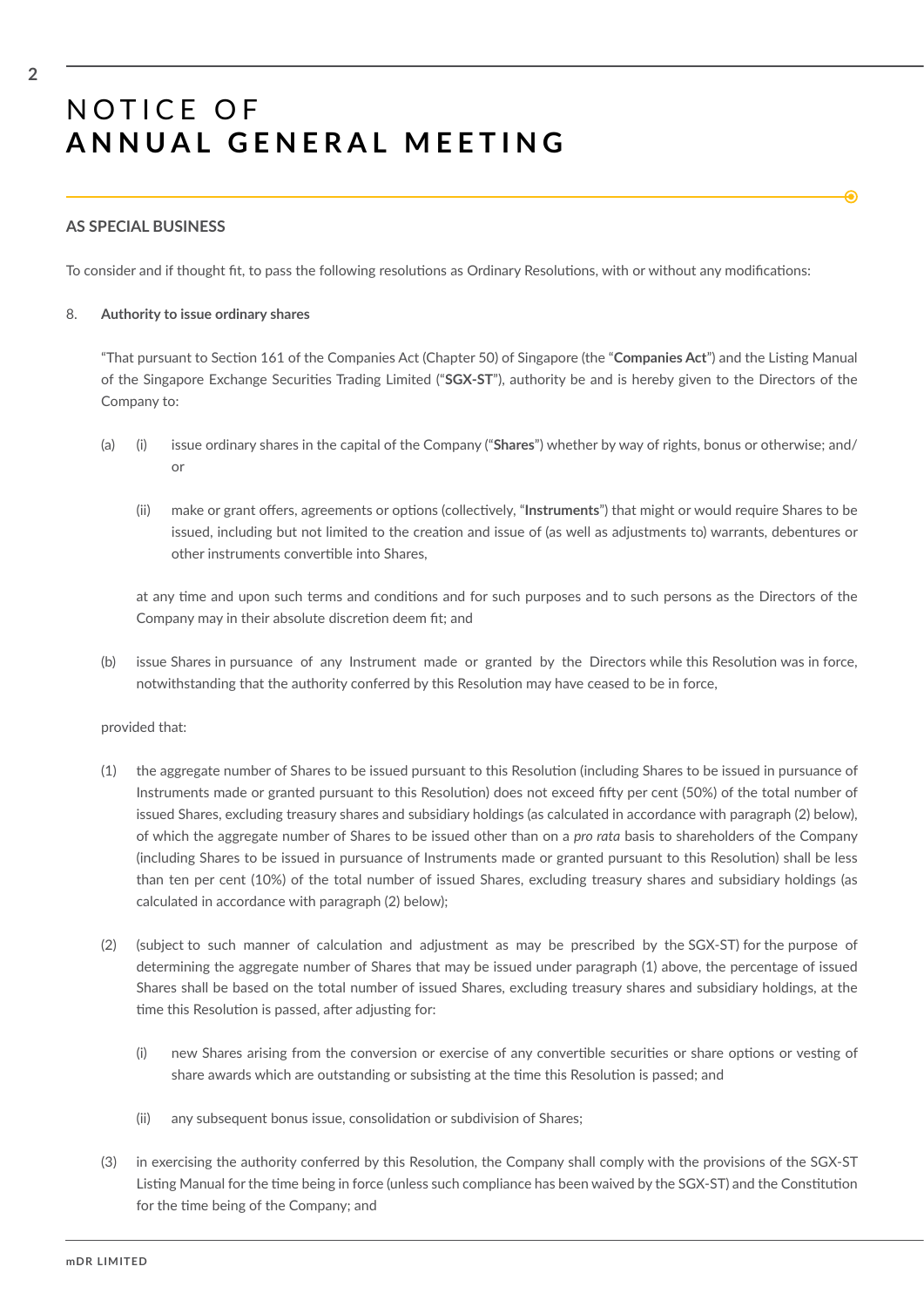(4) (unless revoked or varied by the Company in general meetng) the authority conferred by this Resoluton shall contnue in force until the conclusion of the next Annual General Meeting ("AGM") of the Company or the date by which the next AGM of the Company is required by law to be held, whichever is earlier."

In this Resolution 7, "subsidiary holdings" shall have the meaning ascribed to it in the SGX-ST Listing Manual.

[See Explanatory Note (iii)] **(Resoluton 7)**

#### 9. **Authority to allot and issue Shares under the mDR Share Plan 2018**

"That the Directors be and are hereby authorised to allot and issue from tme to tme such number of fully paid-up Shares as may be required to be allotted and issued pursuant to the vesting of Awards under the mDR Share Plan 2018, provided that the aggregate number of Shares to be allotted and issued pursuant to the mDR Share Plan 2018 and any other share-based incentive schemes that may be implemented by the Company, shall not exceed 15% of the total issued and paid-up Shares (excluding treasury shares and subsidiary holdings) on the day preceding the date on which the Award shall be granted."

[See Explanatory Note (iv)] **(Resoluton 8)**

#### 10. **Proposed renewal of the Share Buy-back Mandate**

"That:

- (a) for the purposes of Sectons 76C and 76E of the Companies Act (Chapter 50) of Singapore (the "**Companies Act**") and such other laws and regulations as may for the time being be applicable, the exercise by the directors of the Company ("**Directors**") of all the powers of the Company to purchase or otherwise acquire issued and paid-up ordinary shares in the share capital of the Company ("**Shares**") not exceeding in aggregate the Prescribed Limit (as defned herein), at such price(s) as may be determined by the Directors from time to time up to the Maximum Price (as defined herein), whether by way of:
	- (i) on-market purchases transacted through the trading system of the Singapore Exchange Securites Trading Limited ("**SGX-ST**"), or as the case may be, any other securites exchange on which the Shares may for the tme being be listed on ("**Market Purchase**"); and/or
	- (ii) off-market purchases otherwise than on a securities exchange, in accordance with an equal access scheme as may be determined or formulated by the Directors as they consider ft, which scheme shall satsfy all the conditons prescribed by the Companies Act and the SGX-ST Listng Manual ("**Of-Market Purchase**"),

and otherwise in accordance with all other laws and regulations, including but not limited to, the provisions of the Companies Act and the SGX-ST Listng Manual, be and is hereby authorised and approved generally and unconditonally ("**Share Buy-back Mandate**");

(b) any Share that is purchased or otherwise acquired by the Company pursuant to the Share Buy-back Mandate shall, at the discretion of the Directors, either be cancelled or held as treasury shares and dealt with in accordance with the Companies Act;

**3**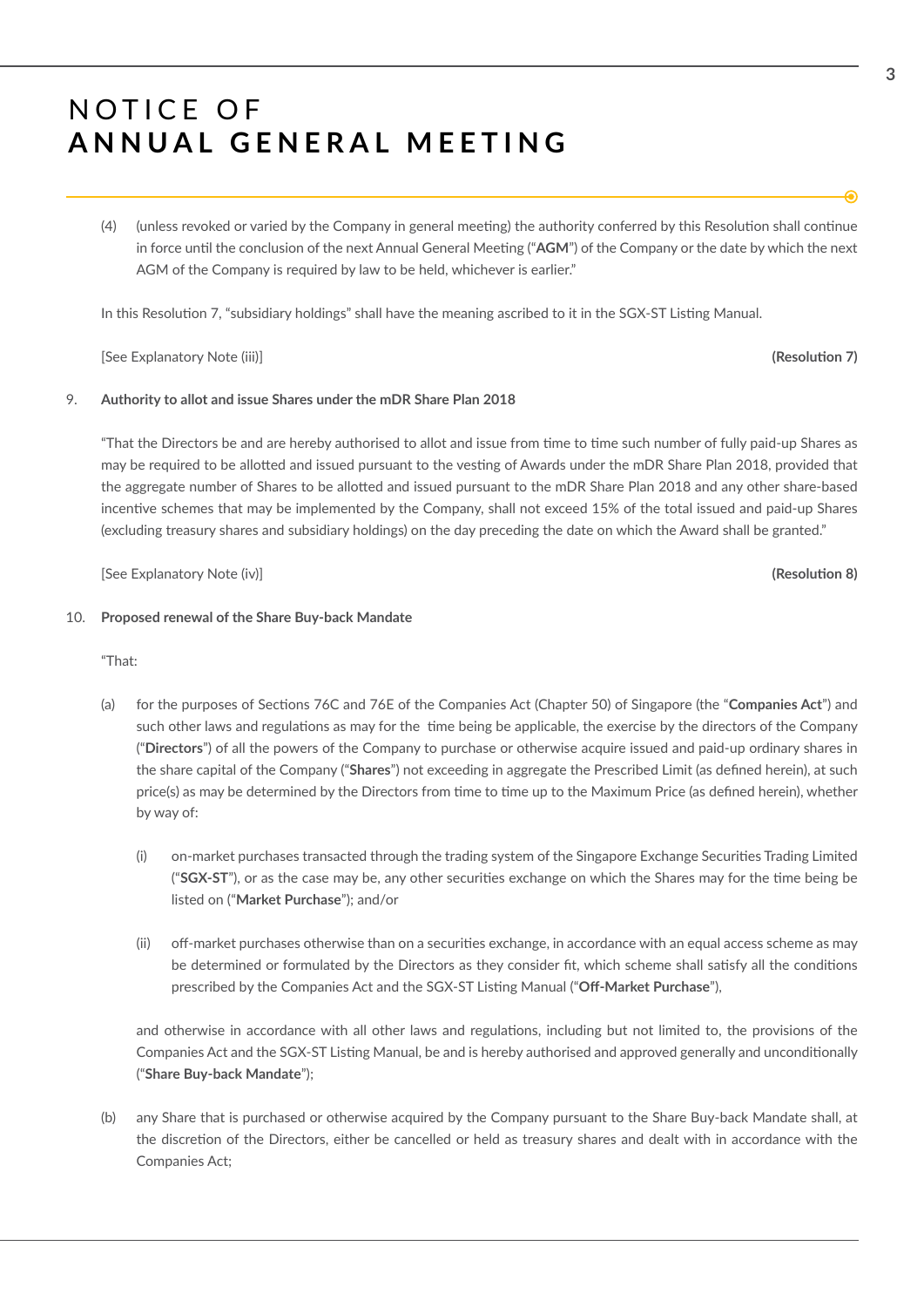- (c) unless varied or revoked by the Company in general meetng, the authority conferred on the Directors to purchase Shares pursuant to the Share Buy-back Mandate may be exercised by the Directors any time and from time to time, on and from the date of the passing of this resolution, up to the earliest of:
	- (i) the date on which the next annual general meeting is held or is required by law to be held;
	- (ii) the date on which the purchases or acquisitons of Shares by the Company pursuant to the Share Buy-back Mandate are carried out to the full extent mandated; or
	- (iii) the date on which the authority conferred by the Share Buy-back Mandate is revoked or varied by Shareholders in a general meeting;
- (d) in this resolution:

"**Average Closing Price**" means the average of the closing market prices of the Shares over the last fve (5) Market Days on which transactons in the Shares were recorded, immediately preceding the date of the Market Purchase by the Company, or as the case may be, the date of the making of the offer pursuant to the Off-Market Purchase, and deemed to be adjusted, in accordance with the listing rules of the SGX-ST, for any corporate action that occurs during the relevant fve-day period and the date of the Market Purchase by the Company, or as the case may be, the date of the making of the offer pursuant to the Off-Market Purchase;

"**date of the making of the ofer**" means the date on which the Company announces its intenton to make an ofer for the Off-Market Purchase from the holder of Shares, stating therein the relevant terms of the equal access scheme for effecting the Off-Market Purchase:

"**Maximum Price**" in relaton to a Share to be purchased or acquired, means the purchase price (excluding brokerage, commission, applicable goods and services tax, and other related expenses) to be paid for the Shares as determined by the Directors. The purchase price to be paid for the Shares as determined by the Directors must not exceed:

- (i) in the case of a Market Purchase, 105% of the Average Closing Price of the Shares; and
- (ii) in the case of an Off-Market Purchase, 120% of the Average Closing Price of the Shares;

"**Prescribed Limit**" means that number of issued Shares representng 10% of the total number of issued Shares as at the date of the passing of this resoluton (excluding any Shares which are held as treasury shares and subsidiary holdings as at that date); and

(e) the Directors and/or any of them be and are hereby authorised to do any and all such acts and things, including without limitation, to sign, seal, execute and deliver all such documents and deeds, and to approve any amendment, alteration or modification to any document, as they or he may consider necessary, desirable or expedient or in the interest of the Company to give effect to the matters referred to in this resolution and the taking of any and all actions whatsoever, by any Director on behalf of the Company in connection with the proposed Share Buy-back Mandate prior to the date of the passing of this resolution be and are hereby approved, ratified and confirmed."

[See Explanatory Note (v)] **(Resoluton 9)**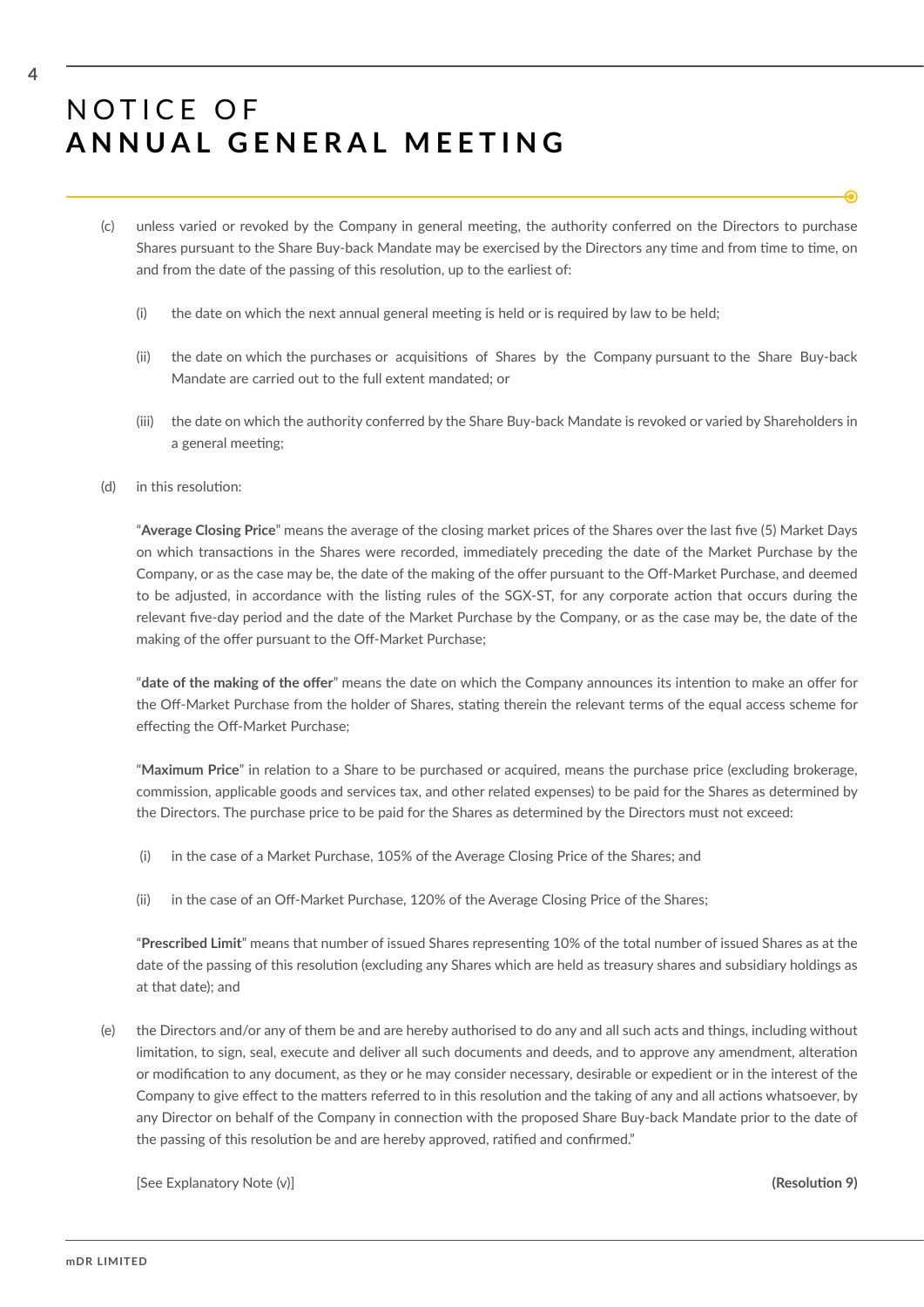11. To transact any other business that may be properly transacted at an annual general meetng.

**BY ORDER OF THE BOARD**

**Madan Mohan**  Company Secretary Singapore, 12 April 2021

#### **EXPLANATORY NOTES:**

(i) **Resolutons 2 to 5**: Ordinary Resolutons 2 to 5 are to re-elect Ms Ong Siow Fong, Ms Liu Yao, Mr Mark Leong Kei Wei, and Ms Zhang Yanmin as Directors of the Company.

Ms Ong Siow Fong will, upon re-election as a Director of the Company, remain as a member of the Nominating Committee ("**NC**") and the Remuneraton Commitee ("**RC**"), and will be considered independent. Ms Liu Yao will, upon re-electon as a Director of the Company, remain as a member of the Audit and Risk Commitee ("**ARC**"), and will be considered independent. Mr Mark Leong Kei Wei will, upon re-election as a Director of the Company, remain as Chairman of the ARC and a member of the NC and the RC, and will be considered independent. Ms Zhang Yanmin, will upon re-election as a Director of the Company, remain as Executive Director of the Company, and will be considered non-independent.

More information on these Directors are set out in the "Board of Directors" and "Corporate Governance" sections in the Annual Report 2020. Please refer to the "Supplemental Information" section of the Annual Report 2020 for information relatng to these Directors as set out in Appendix 7.4.1 of the Listng Manual of the SGX-ST.

- (ii) **Resoluton 6:** Ordinary Resoluton 6 is to seek approval for the payment of up to S\$300,000 to all Directors (other than Executve Directors) as Directors' fees for the fnancial year ending 31 December 2021 (which is the same as that approved for the preceding fnancial year). Total Directors' fees paid for FY2020 was S\$174,000. Additonal informaton on the Directors' fees can be found under "Corporate Governance" section in the Company's Annual Report 2020.
- (iii) **Resoluton 7:** Ordinary Resoluton 7, if passed, will empower the Directors of the Company, to issue Shares and to make or grant instruments (such as warrants, debentures or optons) convertble into Shares, and to issue Shares in pursuance of such instruments, up to an amount not exceeding in total fifty per cent (50%) of the total number of issued Shares, excluding treasury shares and subsidiary holdings, of which the number of Shares that may be issued other than on a *pro rata* basis to shareholders shall be less than ten per cent (10%) of the total number of Shares that may be issued ("**General Mandate**"). For the purpose of determining the aggregate number of Shares that may be issued pursuant to the General Mandate, the percentage of issued Shares shall be based on the total number of issued Shares, excluding treasury shares and subsidiary holdings, at the time Resolution 7 is passed, after adjusting for (a) new Shares arising from the conversion or exercise of any convertible securities or share options or vesting of share awards which are outstanding or subsisting at the time Resolution 7 is passed, and (b) any subsequent bonus issue, consolidaton or subdivision of Shares.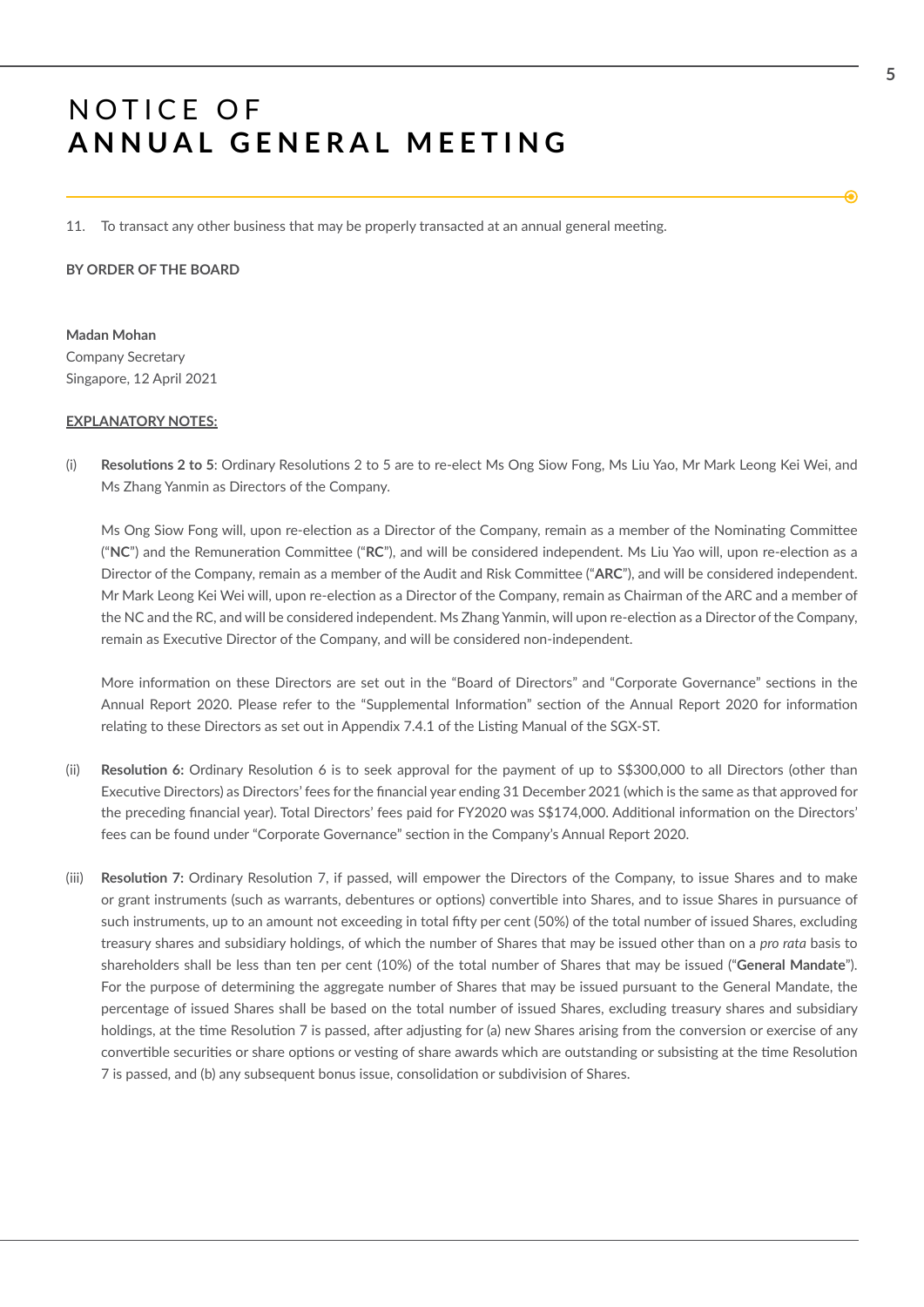- (iv) **Resoluton 8:** Ordinary Resoluton 8, if passed, will authorise and empower the Directors of the Company, from the date of this AGM until the next AGM of the Company, or the date by which the next AGM of the Company is required by law to be held or such authority is varied or revoked by the Company in a general meetng, whichever is earlier, to issue Shares in the capital of the Company in accordance with the rules of the mDR Share Plan 2018. The mDR Share Plan 2018 was frst approved by the shareholders at the Extraordinary General Meeting of the Company held on 28 September 2018.
- (v) **Resoluton 9:** Ordinary Resoluton 9 is to renew the Share Buy-back Mandate to allow the Company to purchase or otherwise acquire its Shares, on the terms and subject to the conditons set out in this Resoluton.

The Company intends to use internal resources of funds and/or external borrowings to fnance the purchase or acquisiton of Shares pursuant to the proposed renewal of the Share Buy-back Mandate. The amount of fnancing required for the Company to purchase or acquire its Shares and the impact on the Company's fnancial positon, cannot be ascertained as at the date of this Notice of AGM as these will depend on, *inter alia*, the aggregate number of Shares purchased or acquired and the consideration paid at the relevant time. Purely for illustrative purposes only, the financial effects of the purchase or acquisition of such Shares by the Company pursuant to the Share Buy-back Mandate on the audited fnancial statements of the Group and the Company for the fnancial year ended 31 December 2020, based on certain assumptons, are set out in the circular to shareholders dated 12 April 2021 ("**Share Buy-back Circular**"). Please refer to the Share Buy- back Circular for more details.

#### **ADDITIONAL NOTES:**

- (1) The AGM is being convened, and will be held, by electronic means pursuant to the COVID-19 (Temporary Measures) (Alternatve Arrangements for Meetngs for Companies, Variable Capital Companies, Business Trusts, Unit Trusts and Debenture Holders) Order 2020. Printed copies of this Notice of AGM and all documents (including the Proxy Form) relating to the business of the AGM will not be sent to members. Instead, this Notice of AGM and all documents (including the Proxy Form) or information relating to the business of this AGM have been, or will be sent to members by electronic means via publication on SGXNET at the URL https://www.sgx.com/securities/company-announcements and the Company's website at the URL http://www.m-dr. com/meetngs.
- (2) Due to the current COVID-19 restricton orders in Singapore, **members will not be able to atend the AGM in person.** Members will be able to observe, or listen to the AGM proceedings through a "live" audio-visual webcast via their mobile phones, tablets or computers, or "live" audio-only stream via their mobile phones or telephones. In order to do so, members must pre-register by no later than **3:00 p.m.** on **27 April 2021**, at the URL htps://online.meetngs.vision/mdr-registraton.
- (3) Following verifcaton of their status as members, authentcated members will receive email instructons ("**Confrmaton Email**") by 10:00 a.m. on 29 April 2021 on how to access the "live" audio-visual webcast, or "live" audio-only stream of the AGM proceedings. Members who have successfully registered, but have not received the Confirmation Email by 10:00 a.m. on 29 April 2021 should contact the Company, by phone at +65 6347 8911 / +65 9736 1264, or by email at corporateaffairs@mdr.com.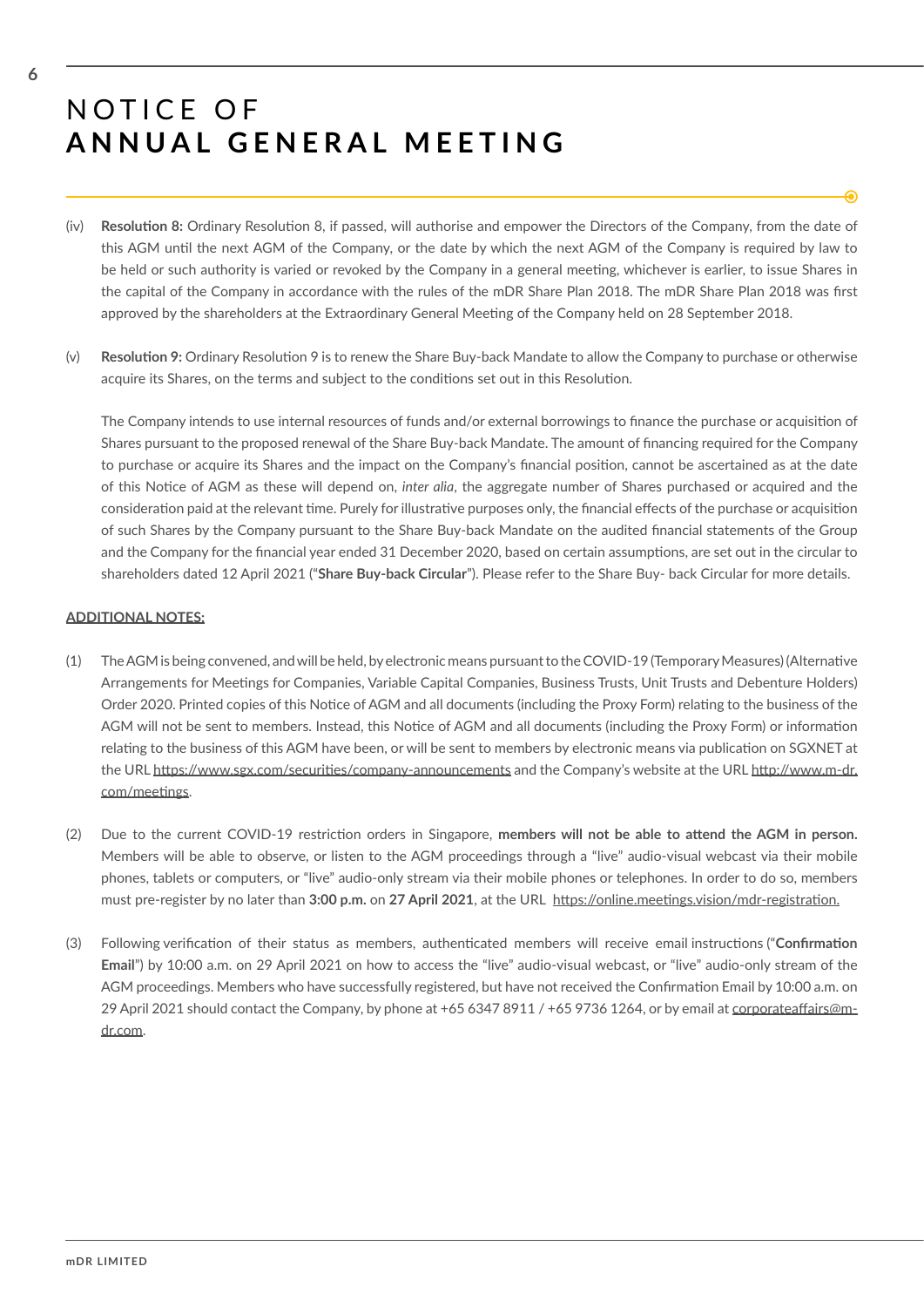- (4) Members may also submit questions related to the resolutions to be tabled for approval at the AGM. To do so, all questions must be submited by **3:00 p.m**. on **27 April 2021** in the following manner:
	- (a) via the online submission at the URL https://online.meetings.vision/mdr-registration; or
	- (b) by post, by depositing at the registered office of the Company at mDR Limited, 53 Ubi Crescent, Singapore 408594, Attn. Company Secretary; or
	- (c) by email to corporateaffairs@m-dr.com.

When sending questons, members should also provide their full name as it appears on the CDP/CPF/SRS records, contact number, email address, and the manner in which the shares are held in the Company (e.g. via CDP, CPF or SRS) for verifcaton.

The Company will endeavour to address all substantial and relevant questions relating to the resolutions to be tabled for approval at the AGM received from members in advance of the AGM either during the AGM or prior to the same by publishing the Company's responses on SGXNET at the URL https://www.sgx.com/securities/company-announcements and the Company's website at the URL http://www.m-dr.com/meetings. Please note that members will not be able to ask questions at the AGM during the "live" webcast and audio-only stream, and therefore it is important for members who wish to ask questions to submit their questions in advance of the AGM.

- (5) Members (whether individuals or corporates) who wish to exercise their votng rights at the AGM must appoint the Chairman of the Meeting as their proxy to attend, speak and vote on their behalf at the AGM. In appointing the Chairman of the Meeting as proxy, members (whether individuals or corporates) must give specific instructions as to voting, or abstentions from voting, in respect of a resolution in the Proxy Form, failing which the appointment will be treated as invalid. The Proxy Form may be accessed at the Company's website at the URL http://www.m-dr.com/meetings and has also been made available on SGXNET at the URL https://www.sgx.com/securities/company-announcements.
- (6) The Chairman of the Meetng, as proxy, need not be a member of the Company.
- (7) The duly completed Proxy Form:
	- (a) if sent by post, must be deposited at the registered office of the Company at mDR Limited, 53 Ubi Crescent, Singapore 408594, Attn. Company Secretary; or
	- (b) if sent electronically, be submitted via email to the Company at corporateaffairs@m-dr.com,

in either case, by no later than **2:00 p.m.** on **27 April 2021**, being 72 hours before the tme fxed for the AGM, and in default the Proxy Form shall not be treated as valid.

A member who wishes to submit the Proxy Form must first download, complete and sign the Proxy Form, before submitting it by post to the address provided above, or before scanning and sending it by email to the email address provided above.

In view of the current COVID-19 situation and the related safe distancing measures in Singapore which may make it difficult **for members to submit completed Proxy Forms by post, members are strongly encouraged to submit completed Proxy Forms electronically via email.**

**7**